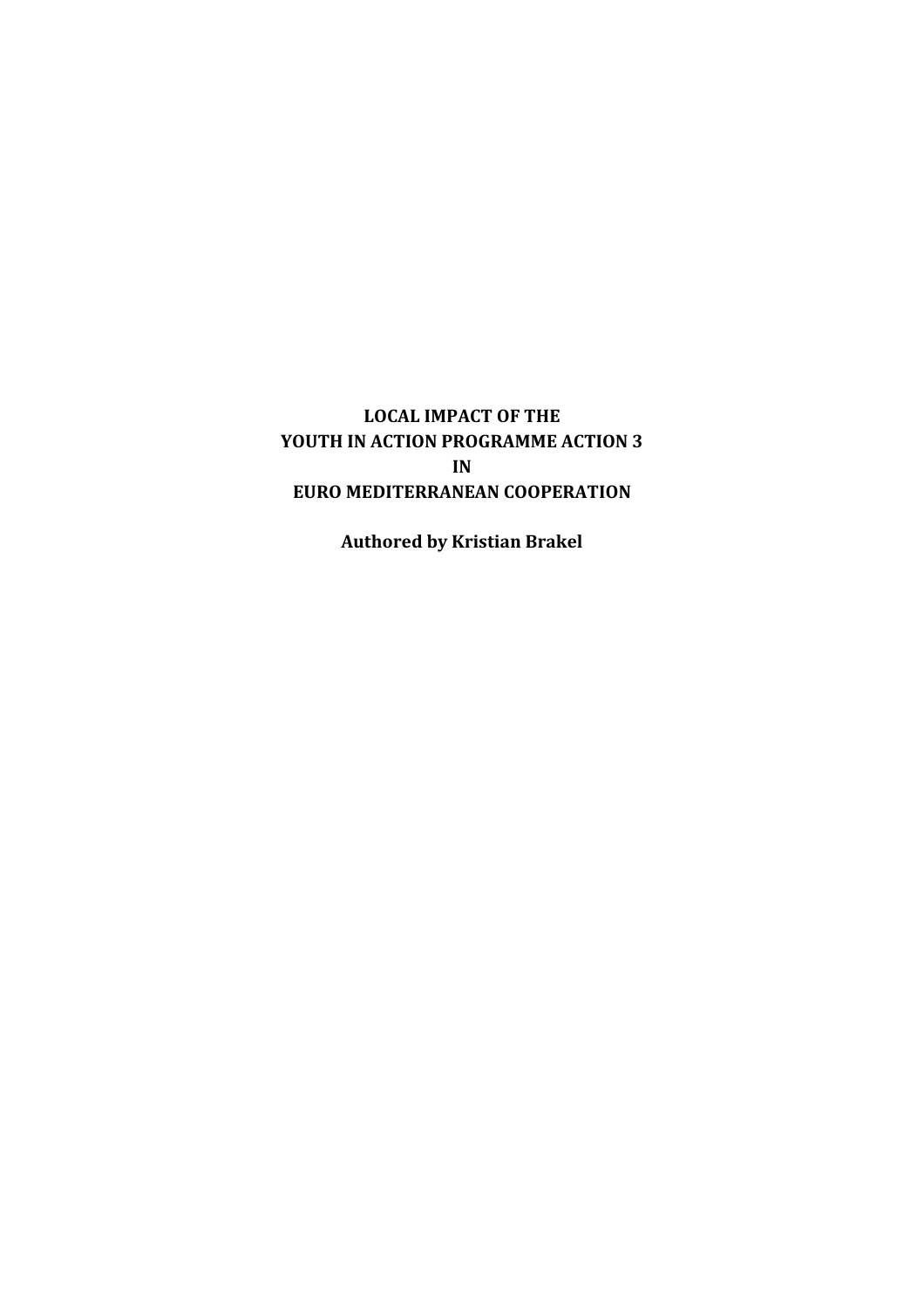# **Abbreviations**

| <b>EMYU</b>      | <b>Euromed Youth Unit</b>              |  |
|------------------|----------------------------------------|--|
| EYP              | <b>Euromed Youth Program</b>           |  |
|                  |                                        |  |
| <b>MEDA</b>      | Southern Mediterranean Signatory       |  |
|                  | Countries to the Barcelona Declaration |  |
| <b>NA</b>        | National Agency                        |  |
| <b>NFE</b>       | Non-formal education                   |  |
| N <sub>G</sub> O | Non-governmental organisation          |  |
| PC               | <b>Program Country</b>                 |  |
| <b>TC</b>        | <b>Third Country</b>                   |  |
| <b>UNICEF</b>    | United Nations Children's Fund         |  |
| YiA              | Youth in Action Program                |  |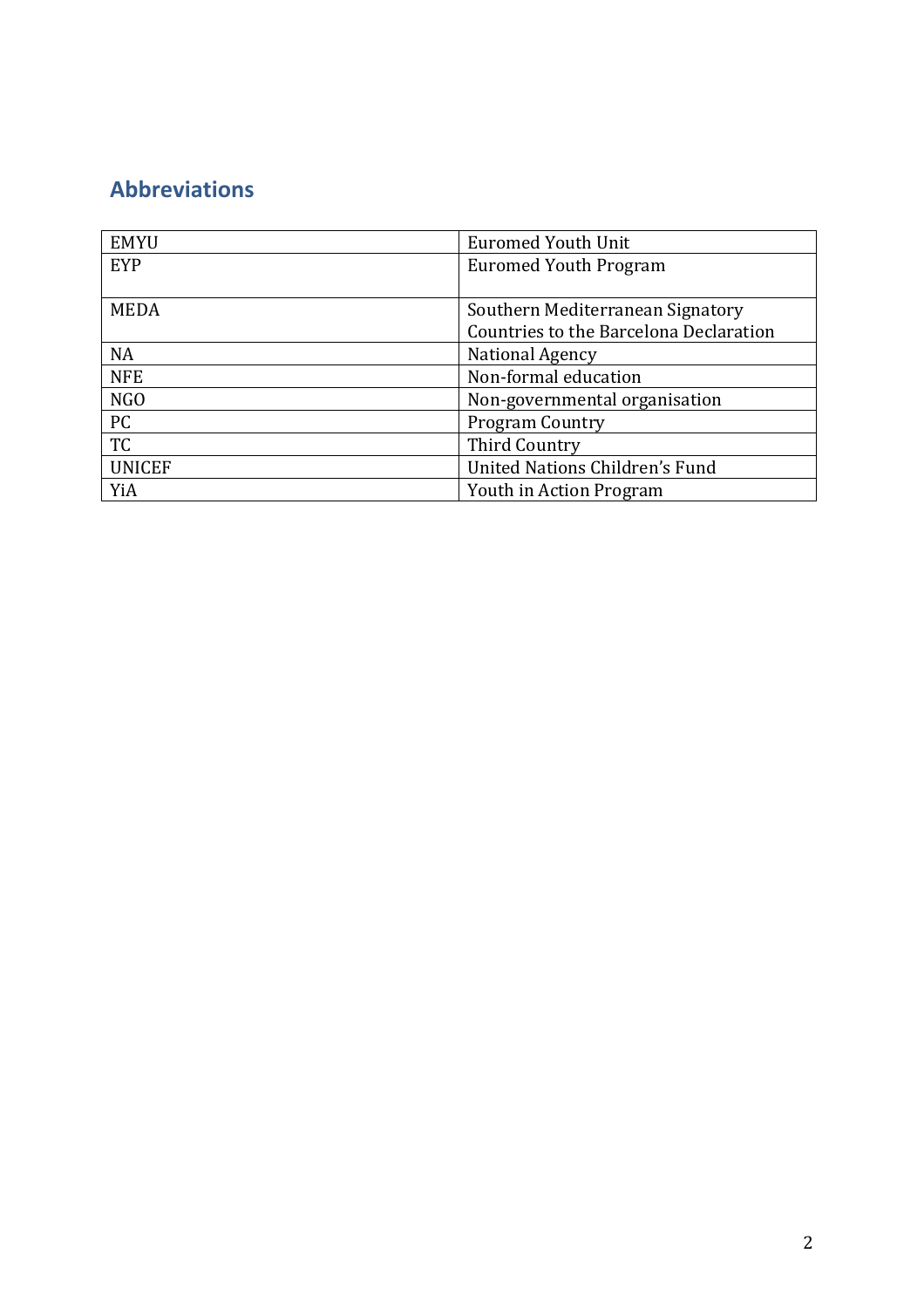# **0. Executive Summary**

With the end of 2013 both the Youth in Action Program (YiA) as well as the Euromed Youth Program (EYP) will come to a close. While their particular impact for youth in the EU member states (PCs) as also in third countries (TCs) will be evaluated in detail this study discusses a specific form of impact the program could have had.

Concentrating especially on the cooperation with the countries of the Union for the Mediterranean under Action 3.1. – Youth in the World – this study evaluates the impact YiA had on the more local level. It tries to assess this in regard to three main topics:

- The development of youth policies,
- The development of organisations and their practise of youth work,
- And the development of local communities.

Are there positive side effects of YiA that would contribute to either of these three topics? If so, what impact exactly can be found? And if not, what might be the reason for that?

The study is based on the extensive study of existing publication on both YiA and EYP, as well as on 12 interviews conducted between January and March 2012 with some National Agencies in the Program Countries, some EMYUs in the MEDA region and some NGOs on both sides of the Mediterranean.

As for actors in the MEDA region both the YiA and the EYP are so closely linked, it was not always possible to distinguish effects of either program apart.

Obviously the 3 points mentioned above are areas that most actors active in the programs are concerned with. Especially for those countries where youth work and youth policies are still under development, but also in those countries where policies exist, but the funds to implement them properly are lacking, the programs make a difference for young people and also for their organisations. Often the programs are the only possibility to take the work with young people to an international level. In those countries where funds are available for such activities from regular government funding they are often restricted to bilateral measures. Especially the regional dimension in the YiA (i.e. European dimension) and in EYP (among Arab countries, but also with Israel) is unique. If and how this international dimension is linked to national priorities in youth work largely depends on the NAs and EMYUs and of course on the respective governments.

Related to this is the question in how far the program can have an impact on the local level. Wherever the programs hold a more prominent place in the national youth field, their chance to make a difference are bigger.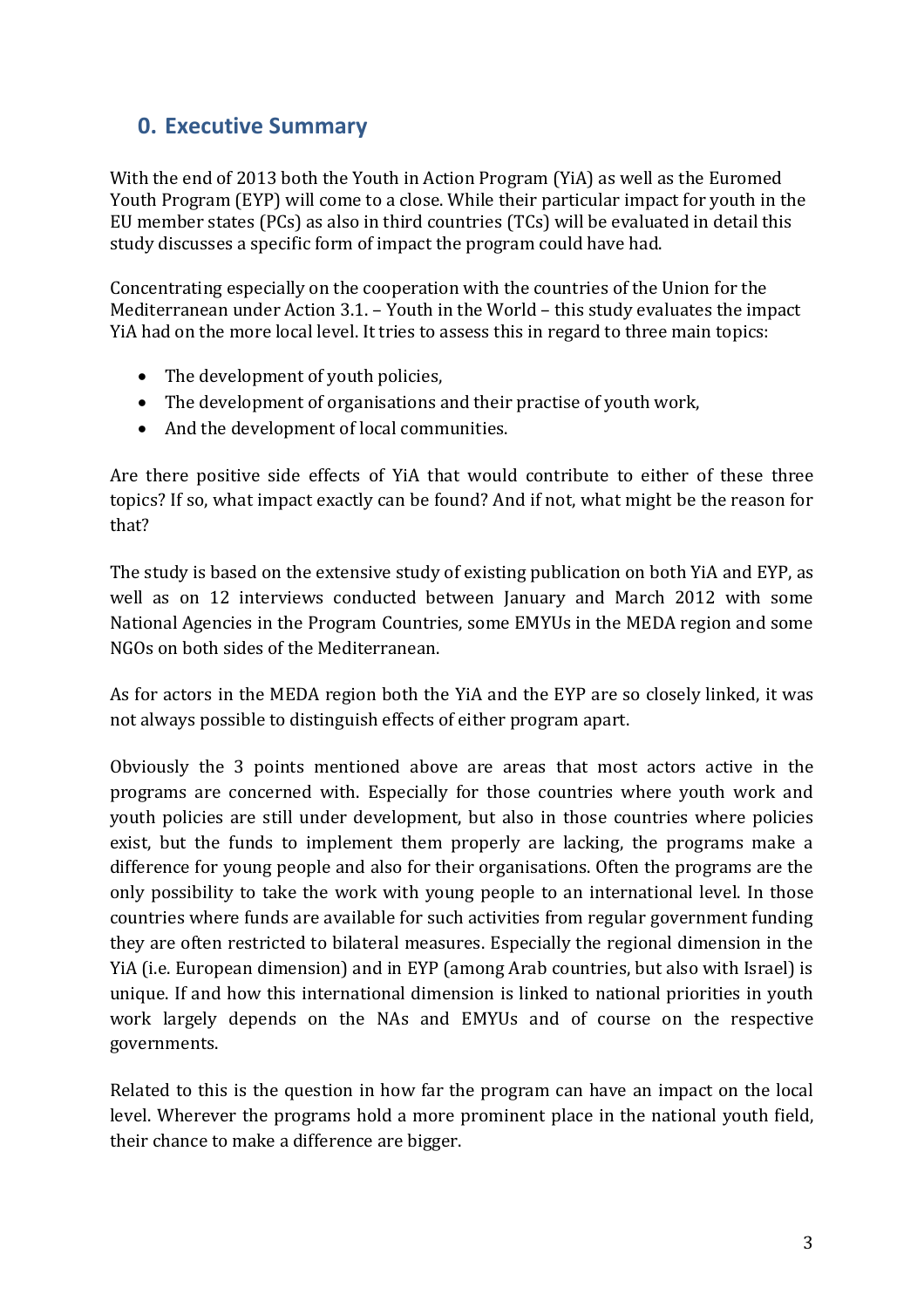A major obstacle to measuring such impact is that it is not regularly monitored and documented. The regular program evaluations capture partly such successes. And the examples described in this study provide valuable proof as well. However the interview partners had to rely more on their individual memory as program officers rather than on an institutional memory. It was therefore often difficult to attribute major systematic developments in the youth field to the programs. Rather single cases could be tracked that nevertheless allow a good insight into the impact of the programs.

Most of the time effects on the abovementioned three points are not intentional. The work of the EMYUs and especially of the NAs is first and foremost directed towards administering the programs. It is therefore not surprising to find, that when asked about improvements in the youth work sector, most interviewees would name the enhanced capacity of NGOs and young people to deal with the structures of the programs. I.e. youth workers and young people are now better equipped to apply for and administer a YiA/EYP project according to the program's rules. There is an impact on the development of youth work and the methods applied therein, but again it is not first and foremost what interview partners connected with the programs when it came to capacity building.

Especially EMYUs seem to have modified their approaches in their countries. We witness that now more and more of them are investing in a trickle down effect to the local level. Some of them have made it their task to include especially youth in disadvantaged, often rural communities into the programs. They argue however that the limited funds available make it difficult to reach larger parts of the young population.

The impact on national legislation and the development of youth policies remains limited. While some EMYUs and NAs are consulted on question concerning such policies by their respective national governments, they are rarely seen as the key players in this field.

Impacts on the more institutional side of things seem to be more visible in the MENA region. In the Program Countries and especially in those that enjoy highly developed youth support structures the impact was rather seen in the field of abating stereotypes and combating negative perceptions of the Partner Countries.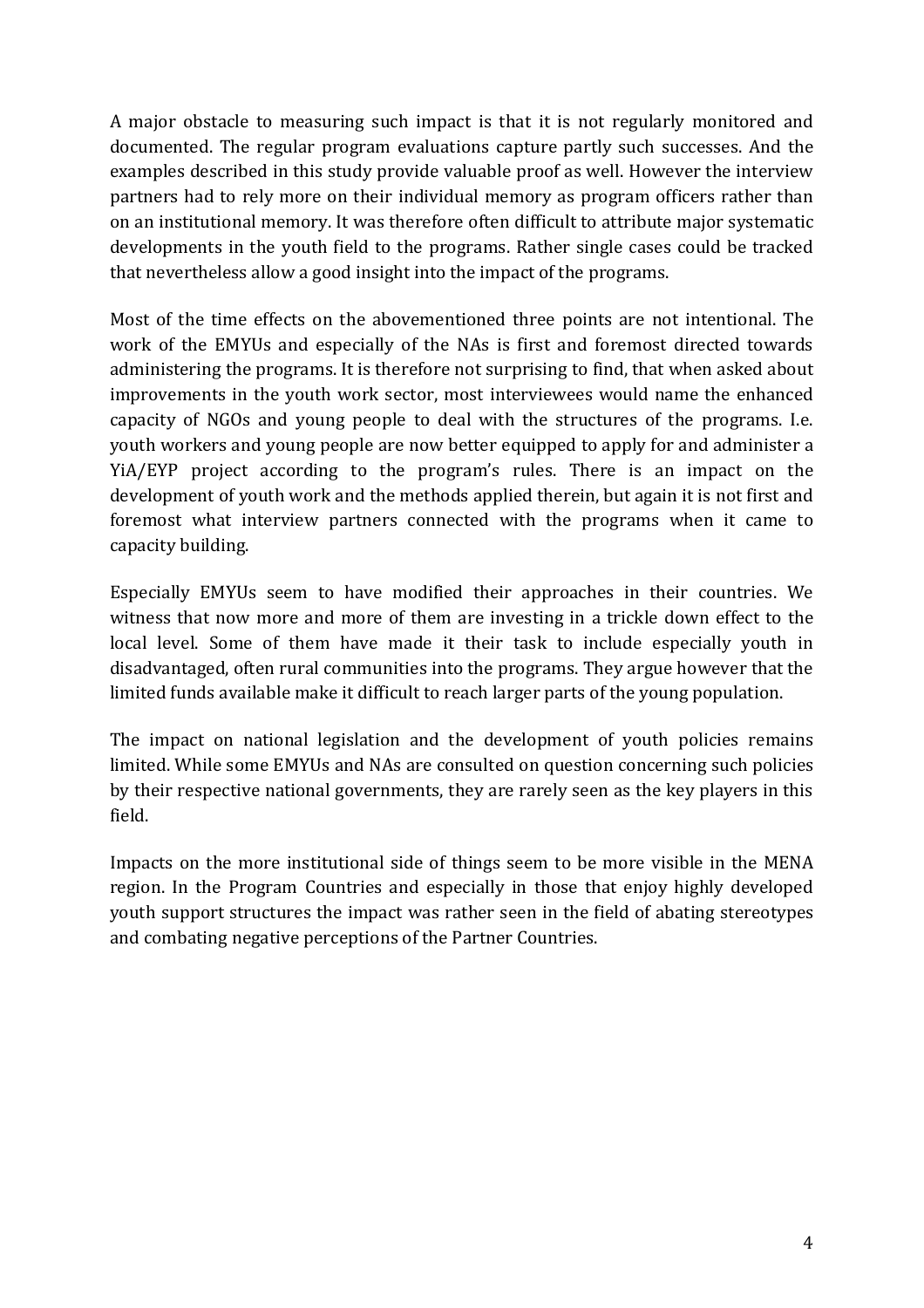## **ABBREVIATIONS 2**

| <b>0. EXECUTIVE SUMMARY</b>                             | 3                |
|---------------------------------------------------------|------------------|
| <b>I. INTRODUCTION</b>                                  | 6                |
| I.1. Scope and aim of the study                         | 6                |
| I.2. Methodology and sources                            | $\boldsymbol{6}$ |
| I.3. Challenges to the study                            | $\boldsymbol{9}$ |
| <b>II. THE YOUTH PROGRAM</b>                            | 10               |
| II.1. Aim of the Program                                | 10               |
| <b>II.2. Target Groups</b>                              | 10               |
| <b>II.3. Activities</b>                                 | 11               |
| III. THE IMPACT AND THE CHALLENGES OF THE YOUTH PROGRAM | 11               |
| <b>III.1. General Observations</b>                      | 11               |
| <b>III.2. Impact on Youth Policies</b>                  | 12               |
| <b>III.3. Impact on Youth Work</b>                      | 13               |
| <b>III.4. Impact on Local Communities</b>               | 16               |
| <b>IV. APPENDIX</b>                                     | 19               |
| <b>IV.1. Bibliography</b>                               | 19               |
| <b>IV.2. List of Tables</b>                             | 19               |
| <b>IV.3. List of interviewees</b>                       | 19               |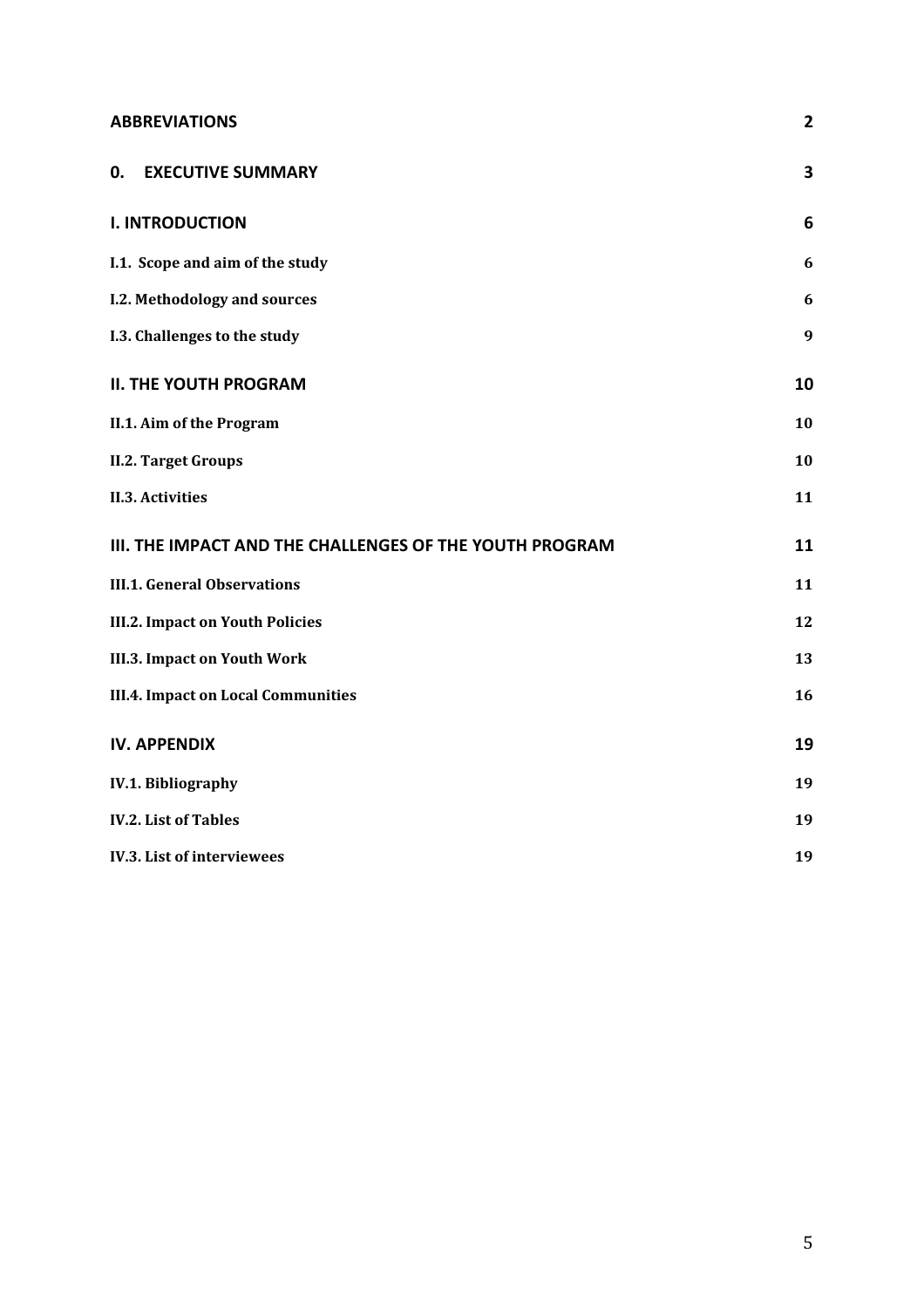## **I. Introduction**

## **I.1. Scope and aim of the study**

The Youth in Action Program (YiA) with its duration from 2009 to 2013 is nearing its end. Equally coming to a close is the Euromed Youth Program (EYP) in 2013. While both programs will undergo a complete evaluation to draw lessons learnt for a possible follow-up, this study concentrates on a more particular impact of the YiA.

This study explores the effects the YiA with Action 3. had both in the Program (PC), as well as in the Third countries (TC) covered under the EYP on a more local level. Tasked by SALTO Euromed the author studied the impact the Youth in Action Program had on three particular issues:

- The development of organisations and their practise of youth work,
- The development of communities,
- And the development of youth policies.

As far as the TCs are concerned, this study only covers the effects of the YiA i.e. not the EYP. Meaning that theoretically only impacts of outgoing activities that included participants from TCs are relevant for the study.

## **I.2. Methodology and sources**

The study is based on the results of previous in-depth evaluations of both the three previous EU Youth Programs that started in the year 2000 and the three EYPs. The author also took into account project and training course related publications that provided information on the aforementioned research questions.

To complete the picture 10 phone and internet based interviews were held with representatives of National Agencies (NA) in the PCs, the Euromed Youth Units (EMYU) in the TCs and members of civil society organisations that had previously taken part in program activities. The latter were suggested to the author by the contracting agency as well as by some of the EMYUs and the NAs. The interviews followed a semi-structural pattern. The guiding questions are documented below. One further NA and one EMYU replied in writing to the questions.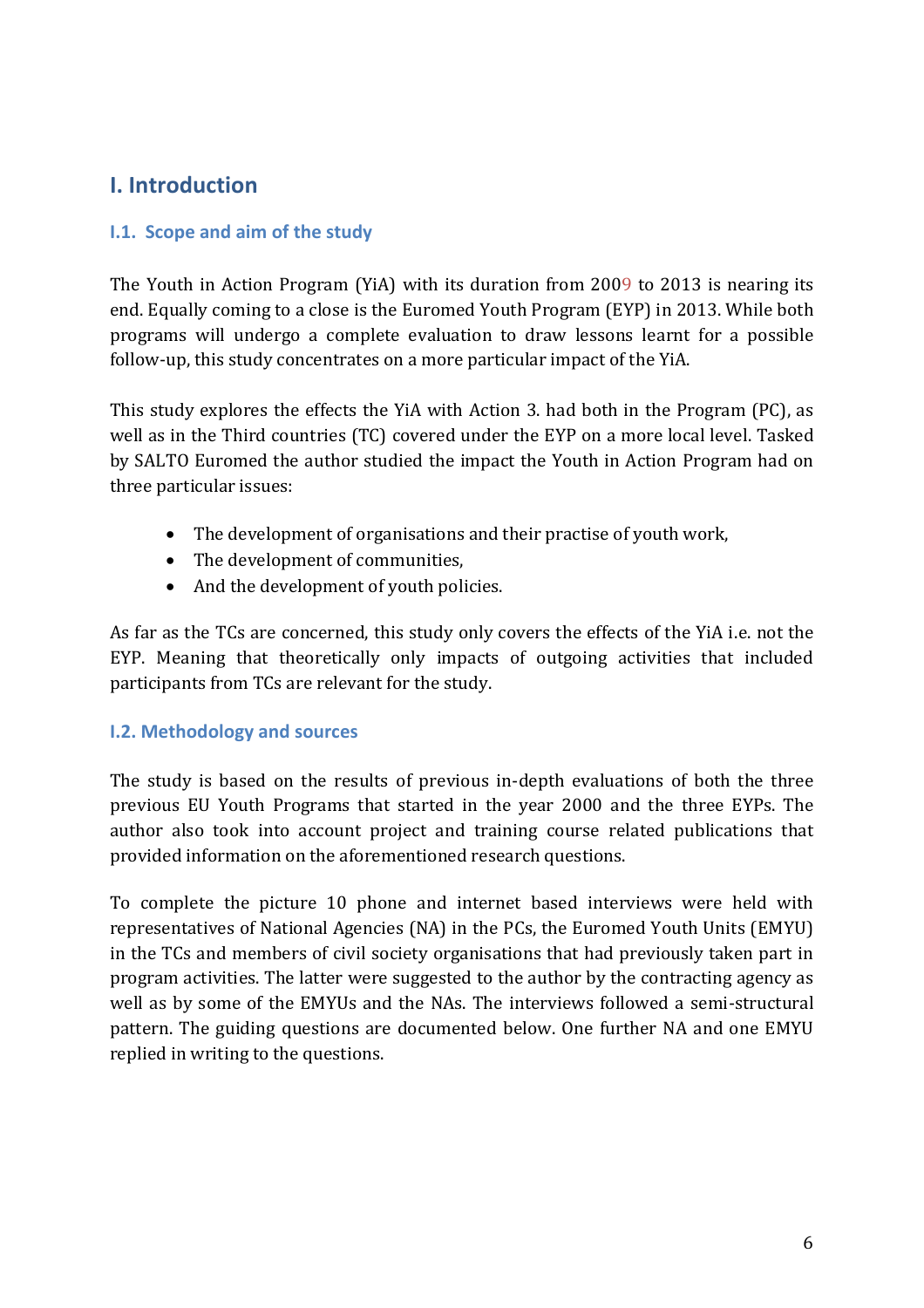#### **Table 1: Research Framework**

| <b>Section</b>        | Aim                                    | Question                                  | <b>Source</b>                           |
|-----------------------|----------------------------------------|-------------------------------------------|-----------------------------------------|
| <b>Youth Policies</b> | It is known what                       | Did your country                          | Phone interviews                        |
|                       | impact the YiA                         | have a formulated                         | with NCs, 3rd                           |
|                       | Program had on                         | and implemented                           | sourced records on                      |
|                       | the development                        | youth policy before                       | youth policy                            |
|                       | of youth policies in                   | the start oft he                          | (UNICEF, RCBS                           |
|                       | the partner                            | program?                                  | reports etc.)                           |
|                       | country.                               | If so, which major                        |                                         |
|                       |                                        | changes did occur in                      |                                         |
|                       |                                        | the formulation or                        |                                         |
|                       |                                        | implementation of                         |                                         |
|                       |                                        | this policy that can be                   |                                         |
|                       |                                        | attributed to the                         |                                         |
|                       |                                        | program?                                  |                                         |
|                       |                                        | How did the political                     |                                         |
|                       |                                        | importance of youth                       |                                         |
|                       |                                        | policy change due to                      |                                         |
|                       |                                        | the program?                              |                                         |
|                       |                                        | In how far did the                        |                                         |
|                       |                                        | program help raise                        |                                         |
|                       |                                        | the public interest in                    |                                         |
|                       |                                        | youth related issues?                     |                                         |
| <b>Youth Work</b>     | It is known what                       | Which changes in the                      | Survey among NGOs                       |
|                       | impact the YiA                         | quality of youth work                     | that participated,                      |
|                       | Program had on                         | did appear since the                      | Phone interviews w/                     |
|                       | the development                        | program started?                          | NCs, former                             |
|                       | of youth work,                         | How do you think,                         | EuroMed/Youth                           |
|                       | youth workers and                      | these are related to                      | evaluation reports                      |
|                       | the institutions                       | the program?                              |                                         |
|                       | working (excl.<br>those in the formal  | How many youth                            |                                         |
|                       |                                        | workers (define                           | NGOs: how would                         |
|                       | education system)<br>with youth in the | youth worker)<br>benefitted from this     | your                                    |
|                       |                                        |                                           | programmes/work<br>be different without |
|                       | partner country.                       | program in your                           | YiA                                     |
|                       |                                        | country? What other<br>youth work related |                                         |
|                       |                                        | people benefitted                         |                                         |
|                       |                                        | from the program?                         |                                         |
|                       |                                        | How many of these                         |                                         |
|                       |                                        | workers are                               |                                         |
|                       |                                        |                                           |                                         |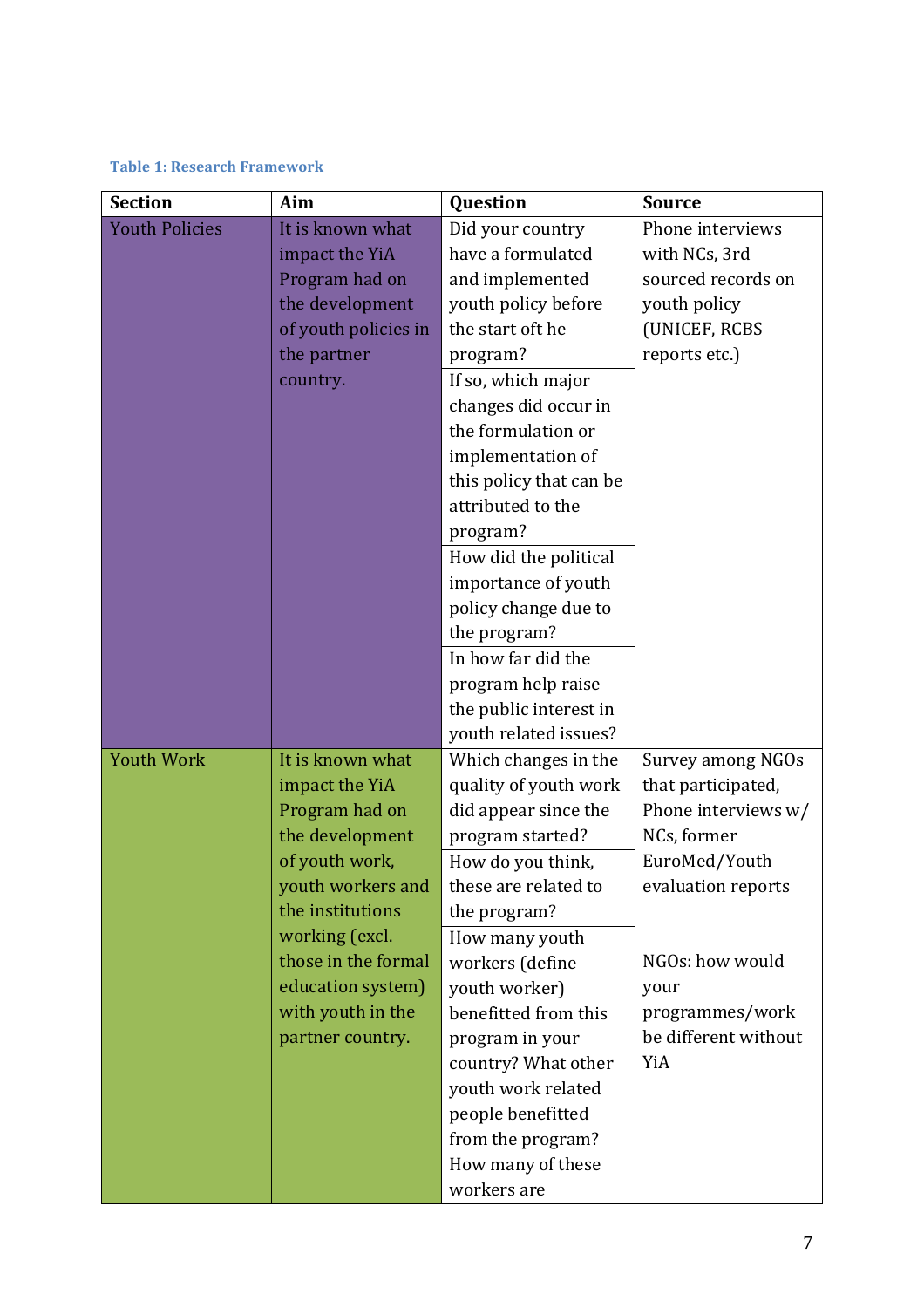|                          |                                                                                                                                       | employed by<br>government/NGOs?<br>How are they<br>distributed within the<br>country? How large is<br>the target group they<br>reach and what target<br>group is that?<br>Can you think of any<br>new methods,<br>strategies or<br>approaches that were<br>newly introduced into<br>youth work in your<br>country that stem                                                               |                                                            |
|--------------------------|---------------------------------------------------------------------------------------------------------------------------------------|-------------------------------------------------------------------------------------------------------------------------------------------------------------------------------------------------------------------------------------------------------------------------------------------------------------------------------------------------------------------------------------------|------------------------------------------------------------|
|                          |                                                                                                                                       | from the program?<br>Can you think of any<br>other youth related<br>institutions which<br>were affected by the<br>program and how?                                                                                                                                                                                                                                                        |                                                            |
| <b>Local Communities</b> | It is known what<br>impact YiA had on<br>local communities<br>where the actions<br>took place or<br>where the youth<br>originate from | As a result of a<br>project, do you know<br>of any community<br>initiative that was<br>started?<br>As a result of a<br>project do you know<br>of any change in local<br>policies (such as<br>erecting a youth club<br>etc.)? Which?<br>Have you heard of<br>any youth or other<br>group of people that<br>benefitted from a<br>project they were not<br>participants in? In<br>which way? | NAs, NGOs                                                  |
| Youth                    | It is known what<br>impact the YiA<br>Program had on                                                                                  | How many youth<br>participated so far in<br>all three programs?                                                                                                                                                                                                                                                                                                                           | Phone interviews<br>with NCs, survey<br>among NGOs, former |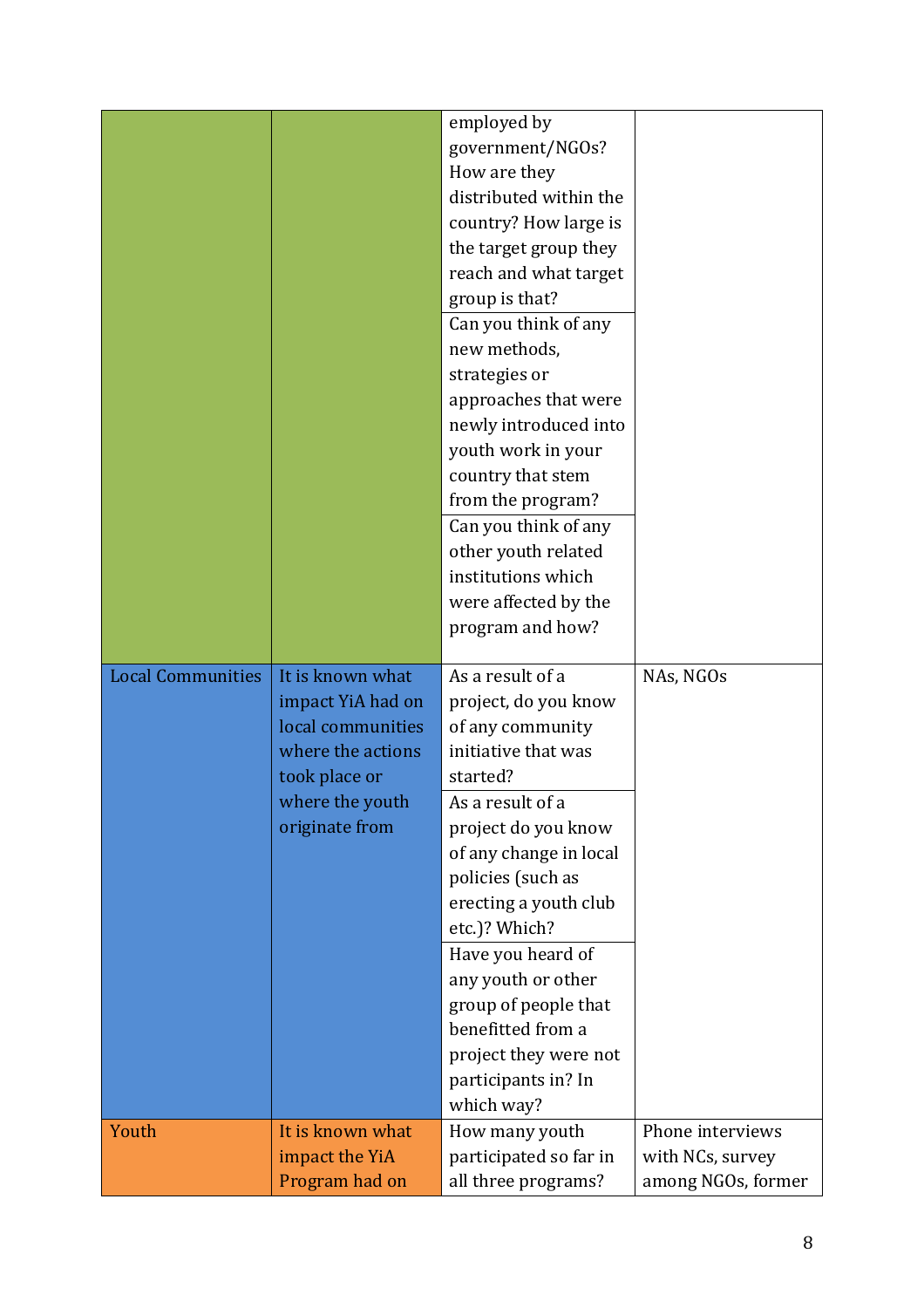| youth in the    | How many youth do       | EuroMed evaluation |
|-----------------|-------------------------|--------------------|
| partner country | you estimate have       | reports            |
| (esp. those who | benefitted from the     |                    |
| participated).  | program indirectly?     | What would you     |
|                 | Can you specify how?    | suggest to make    |
|                 | Do you know of any      | programm better?   |
|                 | major youth-led         |                    |
|                 | initiatives (political, |                    |
|                 | cultural, social, etc.) |                    |
|                 | that were initiated by  |                    |
|                 | former participants?    |                    |
|                 | Do you know of any      |                    |
|                 | memorable quotes        |                    |
|                 | former participants of  |                    |
|                 | the program made        |                    |
|                 | about their             |                    |
|                 | experiences?            |                    |

## **I.3. Challenges to the study**

Data collection was mostly impeded by the fact that not all of the NAs and not all of the EMYUs could be interviewed. Some EMYUs were recently restructured and in countries undergoing political turmoil no actors from the civil society could be reached.

As the study solely concentrates on the impact of he YiA but not the EYP, it was sometimes not possible to fully separate effects the programs had in the TCs from one another. As in the mind of the actors in the TCs, where the EYP is the one, main point of reference, both programs are closely interlinked; isolating positive effects of just the one program was hard to do.

In the process of drafting this study information gained through the interviews was crosschecked with information available from existing evaluations and other reports. It has to be mentioned that these studies as well rely heavily on information from the NAs and the EMYUs. It is logical that those actors – such as the NAs or implementing NGOs – that are closer to the programs have a more positive attitude towards the results and effects. However during interviews actors were always asked to substantiate positive or negative opinions with concrete examples.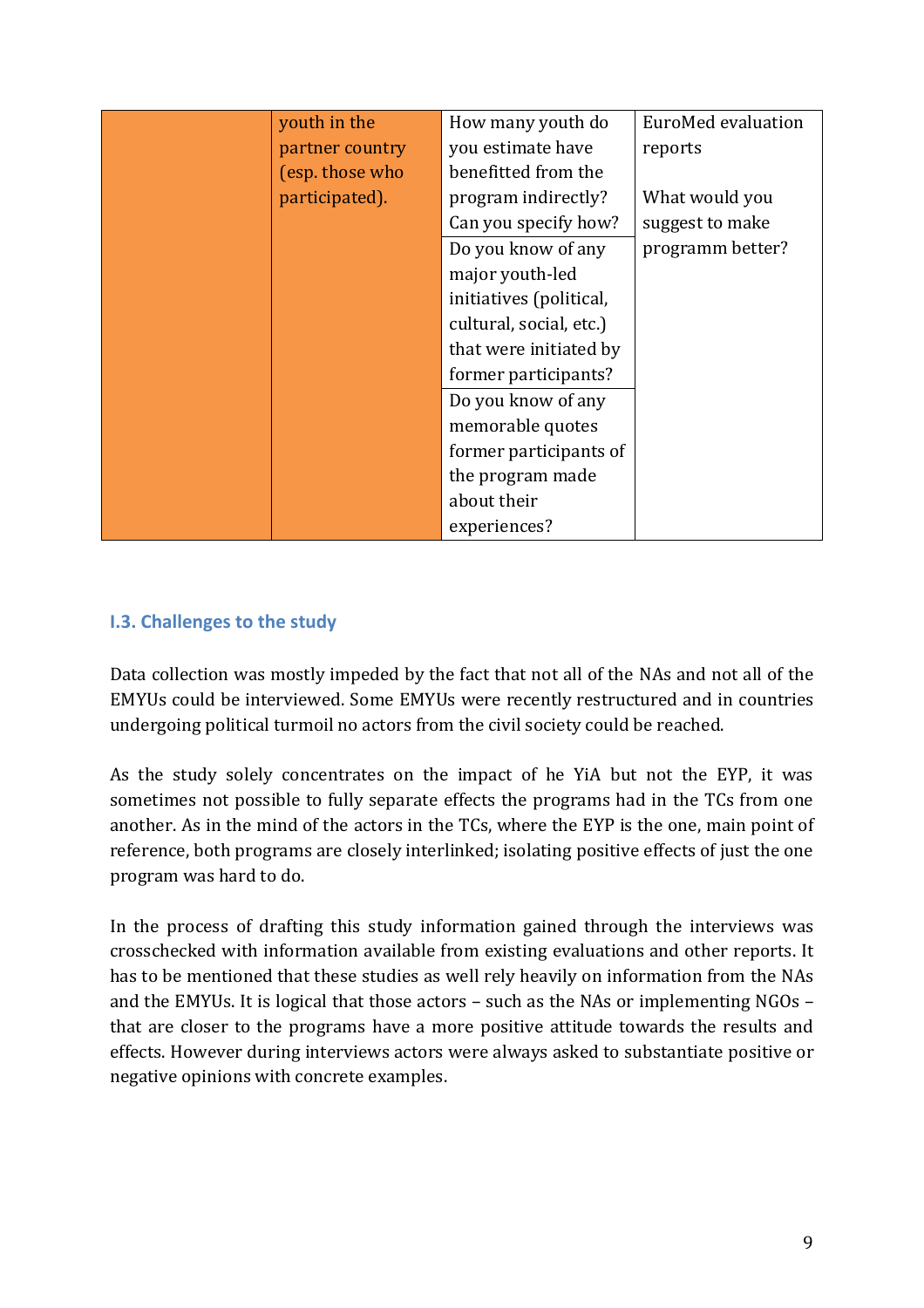# **II. The Youth Program**

### **II.1. Aim of the Program**

More than 96 million young people between the age of 15 and 29 years live inside the EU today (Eurostat). To support the aspirations of these youth the European Commission with decision of both the Council of Ministers and the European Parliament adopted [Decision No 1719/2006](http://eur-lex.europa.eu/LexUriServ/site/en/oj/2006/l_327/l_32720061124en00300044.pdf) /EC on 15 November 2006 (Decision of the Council of ministers). This decision provides for the establishment of the fourth Youth in Action Program for the period 2007 to 2013. YiA succeeds the previous YOUTH Program that was in place from 2000 till 2006.

Reflected in the YiA are the priorities of the Council's Whitebook on youth from 2001, setting the direction for political cooperation in the field of youth. The European parliament has endorsed these priorities in its decision of 14 May 2002 and the Council has presented a new youth strategy named "A Renewed Framework for European Cooperation in the youth field (2010-2018)" that was adopted on 27 November 2009. This is based on article 165 in the Treaty of Lisbon setting the goal of: "*encouraging the development of youth exchanges and of exchanges of socio-educational instructors, and encouraging the participation of young people in democratic life in Europe*" (Ibid.). To its eight fields of action:

- education and training
- employment and entrepreneurship
- health and well-being
- participation
- voluntary activities
- social inclusion
- youth and the world
- creativity and culture

the YiA is meant to contribute especially through enhancing the mobility of young people and helping them to learn and to participate across the EU.

## **II.2. Target Groups**

YiA in general is open to young people between 13 and 30 years of age. Some of the measures are directed at those working professionally or as volunteers with young people. For them no age limit is applied. YiA is a program for the member states of the European Union, the so-called Partner Countries (PC). However cooperation with third countries (TC) is possible under action 3.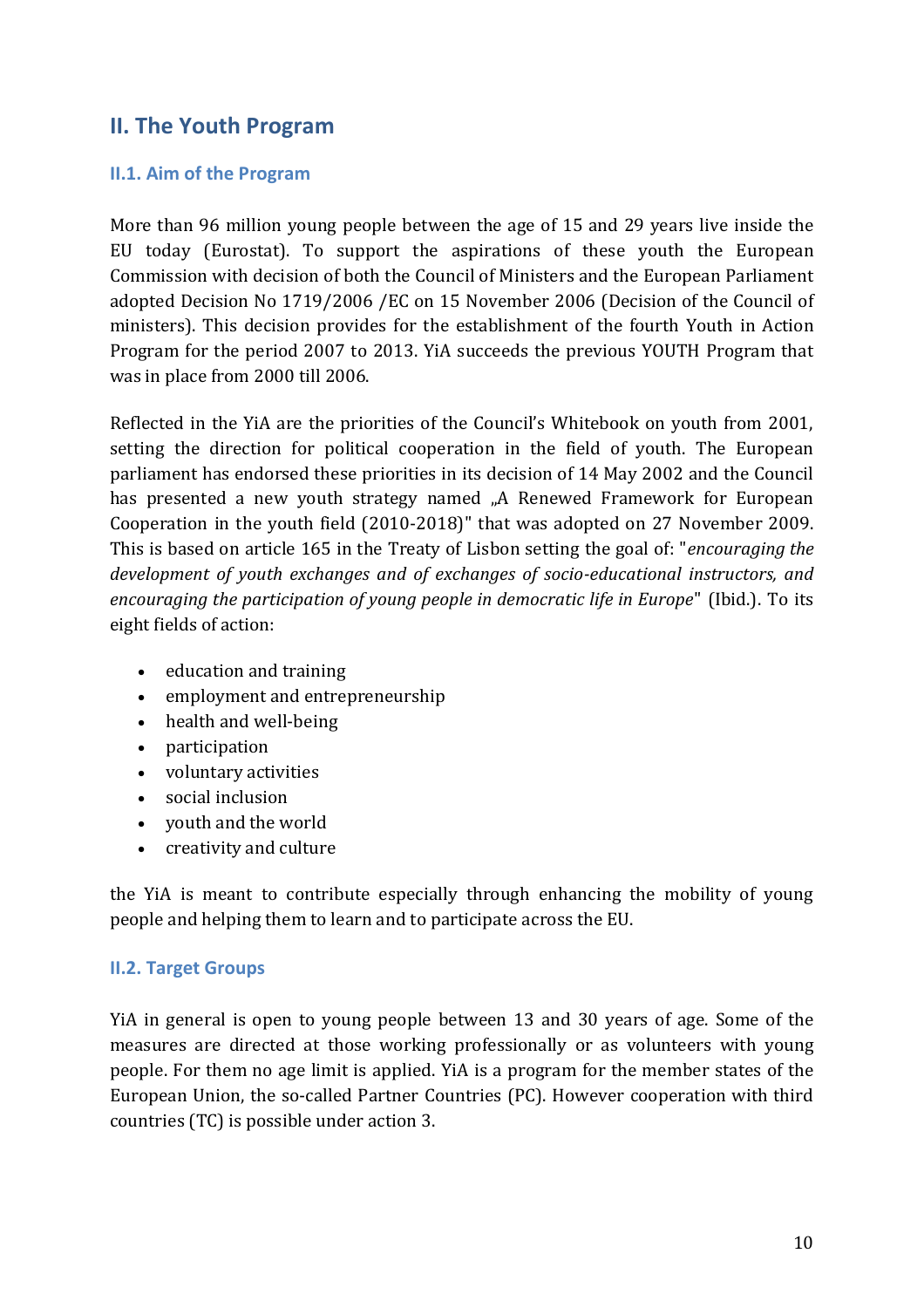### **II.3. Activities**

Action 3.1. especially focuses on the cooperation with regions that are part of the European Neighbourhood Policy. For this study we will concentrate on one of these regions, the southern Mediterranean, the so-called MEDA countries. These are the 6 Arab states bordering the Mediterranean Sea, minus Libya, plus Jordan, Palestine and Israel, all of which are signatories to the Barcelona Declaration. Activities possible under action 3.1. are youth exchanges and training and support measures, as well as the European Voluntary Service.

YiA is funded with a total of 885 million Euros for the complete period of 2007 to 2013.

For the MEDA TCs a separate program was developed that is as well in its fourth phase and coming to a close in 2013. This Euromed Youth Program (EYP) enables the TCs to run their own program measures supported by decentralised Euromed Youth Units (EMYUs) in each country. They are the counterparts of the National Agencies in the PCs that administer the program on a national level.

# **III. The Impact and the challenges of the Youth Program**

## **III.1. General Observations**

One point that became clear during the research process is that the YiA lacks a regular mechanism to document the impact on the research fields i.e. youth policies, youth work and local communities. When trying to document such successes, which without a doubt exist, program officers from NAs, EMYUs and civil society had to consult their personal archives or their memories. The picture that is presented below can therefore only give a small insight into the effects of the program.

As no baseline existed, it is not possible to compare individual effects for young people in the program before and after they participated. It is also difficult to estimate which of the described results might have occurred without the YiA being in place or in how far the effects might have been different.

While some of the effects observed are well in line with the established goals of the program, they are most of the time not primary goals of projects or at least only half intentional.

When it comes to impact the one major difference that should be taken into account, is the fact that in some countries YiA is the only relevant support structure for international youth work. In countries – such as Israel, France or Germany – where various bilateral programs exist with European and American PCs, and in those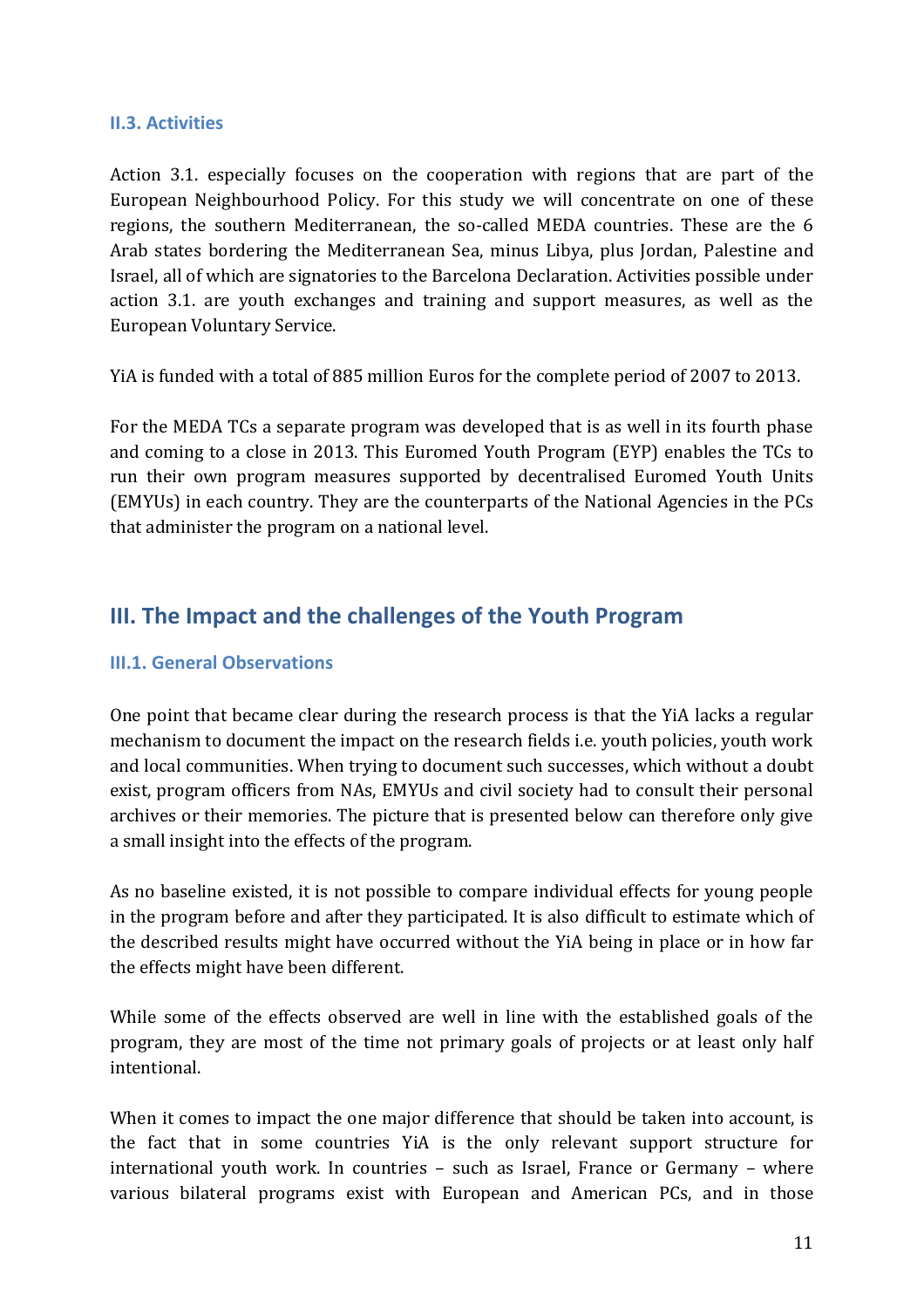countries where the government is willing to fund youth support structures outside the YiA, the program is often only one among many players. This is especially relevant when it comes to the impact on the development of youth work.

## **III.2. Impact on Youth Policies**

Consolidated and implemented youth policies in the MENA region remain an exception. While international actors such as UNICEF or the Swedish Cultural Institute (for Egypt) have undertaken efforts in the past to support MENA governments in this regard, the picture remains fragmented. Most of the TCs have such policies, but not all have allocated sufficient funding and a functioning bureaucracy to really implement the policies.

Most of the PCs have youth policies or at least strategies that fulfil a similar function. And all of them were in place before the start of the YiA. So it is probably fair to assume that the YiA as such was not causative to their creation. However it should be noted that in countries that did not have strongly developed youth work structures, the YiA might have helped to raise the general awareness for such policies through project activities. It certainly has raised the awareness of young people about these issues - an evaluation study found that 42% of all participants questioned reported to be more aware of such topics after they took part in a project (Interim Evaluation: 92). 53% of the young respondents believed that YiA contributed to improving young people's rights. And 52% believed that these projects helped their societies as such (Ibid.) 80% believe that they are now better equipped to engage themselves in political activities. And 40% actually reported to be active in political or social initiatives (Ibid.: 76). As no baseline exists it is not possible to measure the direct impact of YiA on this development. Some of the National Youth Councils interviewed in the same study believe that they now have a better understanding of youth policy development (Ibid.)

With the problems and challenges of young people coming more into the focus through the project activities, the need to address these challenges through adequate policies probably also became more obvious.

This assumption is reflected in quite some of the interviews with the NAs and EMYUs. Almost none of them stated that YiA (or the EMYUs and NAs respectively) was a main player in the field of national youth policies. But quite some stated that YiA works parallel to the national policy as there are quite some things that both fields have in common, such as the aims of fostering civic engagement or a participatory approach to youth work. Most NAs and EMYUs emphasized that both approaches, policy and YiA are streamlined, as priorities for the latter did reflect the priorities on the national level as well. However there are doubts that this applies for all of the countries especially the ones which are not affected by Europe-wide policy streamlining through the EU's structured dialogue. National Youth Councils and the national authorities alike agreed that the effect that YiA (and the NAs respectively) had on youth legislation in their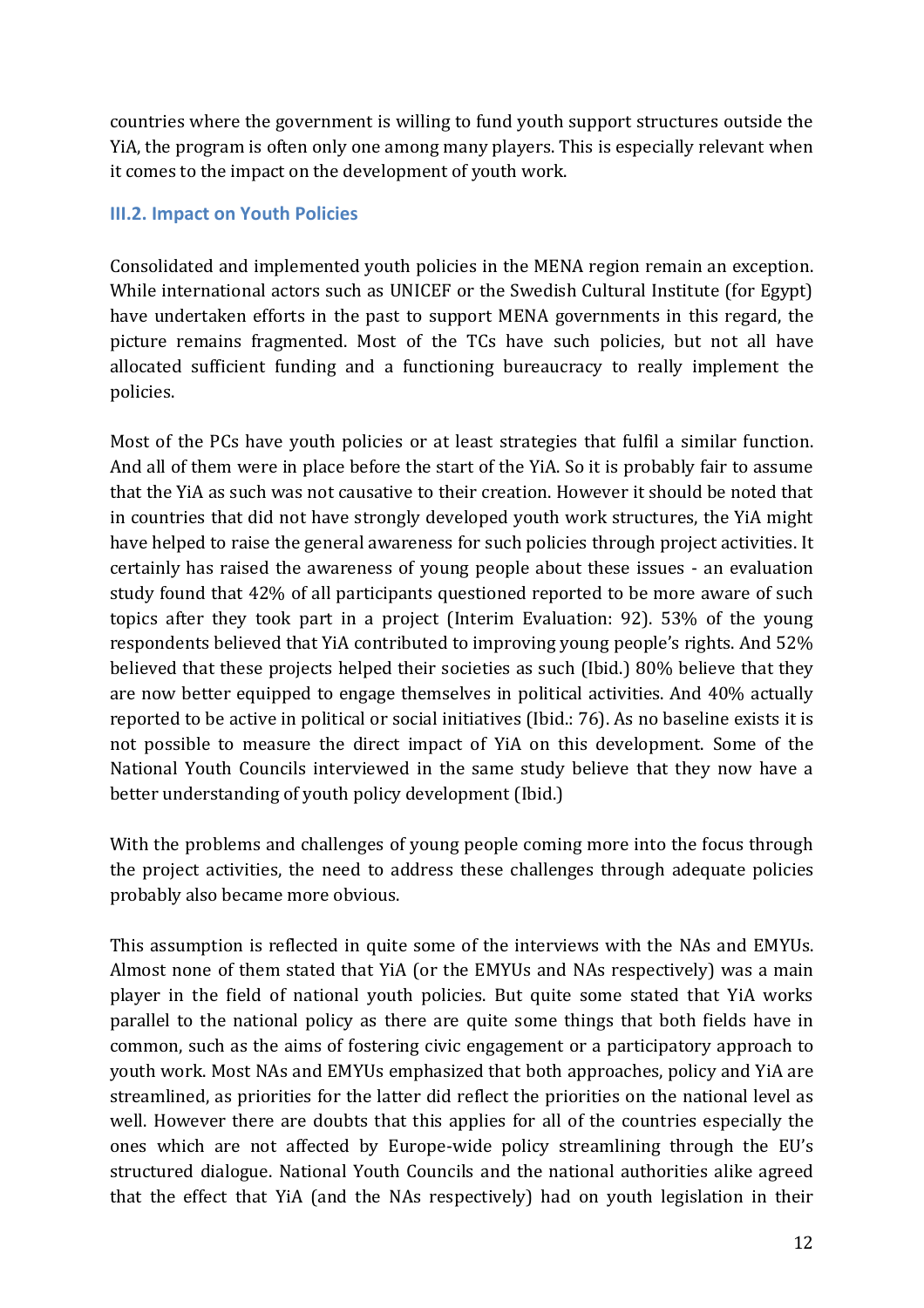countries was limited as well (Interim Evaluation: 91). The NAs however believe that they at least have some influence in areas where the respective law concerns a core component of the YiA, such as volunteering or international youth work (Ibid.)

Most of the NAs and some of the EMYUs agreed that their role in youth policy development was more a consultative one. The major point were the NA's are consulted is of course the internationalisation of youth work. If and how often they were in included in such consulting processes depended on the respective governments. One of the best examples is probably Portugal, where the parliament passed a decision to establish local youth councils. A step that was heavily promoted through different YiA projects that worked into a similar direction. A similar example comes from Lebanon, where the National Coordinator (predecessor of the EMYU) was part of the consulting committee that developed the youth policy.

While it does often not directly affect the formulation of youth policies, quite some youth organisations make sure to include local politicians into their projects whenever possible. Trying to create a sense of ownership for the program is often achieved through making local politicians part of the project activities. Not only does this help to raise the public profile of the program and the local organisation involved, it does also offer the possibility to direct politicians to problems young people face in their communities. Following such activities up, even after the projects have ended is a challenge, that not all participating organisations had the chance to explore yet. However it might help linking the policy to the local community level – an approach that might have direct positive results for young people and the youth organisations. A successful example of this comes from Latvia, where after meeting with local politicians youth from a remote area successfully lobbied the municipalities to build official meeting places/cultural centres for youth in their free time. The example spread, and a regular dialogue between young people and decision makers in the region was established.

#### **III.3. Impact on Youth Work**

When it comes to the impact YiA had on the development of youth work and organisations working in this field it is important to make a distinction between two NA commenting on YiA's multiplying effects.

*"The NGOs come to understand, that YiA is not the last, but the first step."*

sorts of countries: those that have strong youth work structures, including funds available for international cooperation and those where the YiA/EYP is the main, often the only funding opportunity for youth work, especially in the international sphere.

In countries where bilateral youth exchange programs exist or government grants for youth organisations are available from the national government the YiA's role in shaping youth work is often less crucial. An example for that among the PC is Israel, that has quite strong bilateral youth programs with countries like the US and Germany, but finds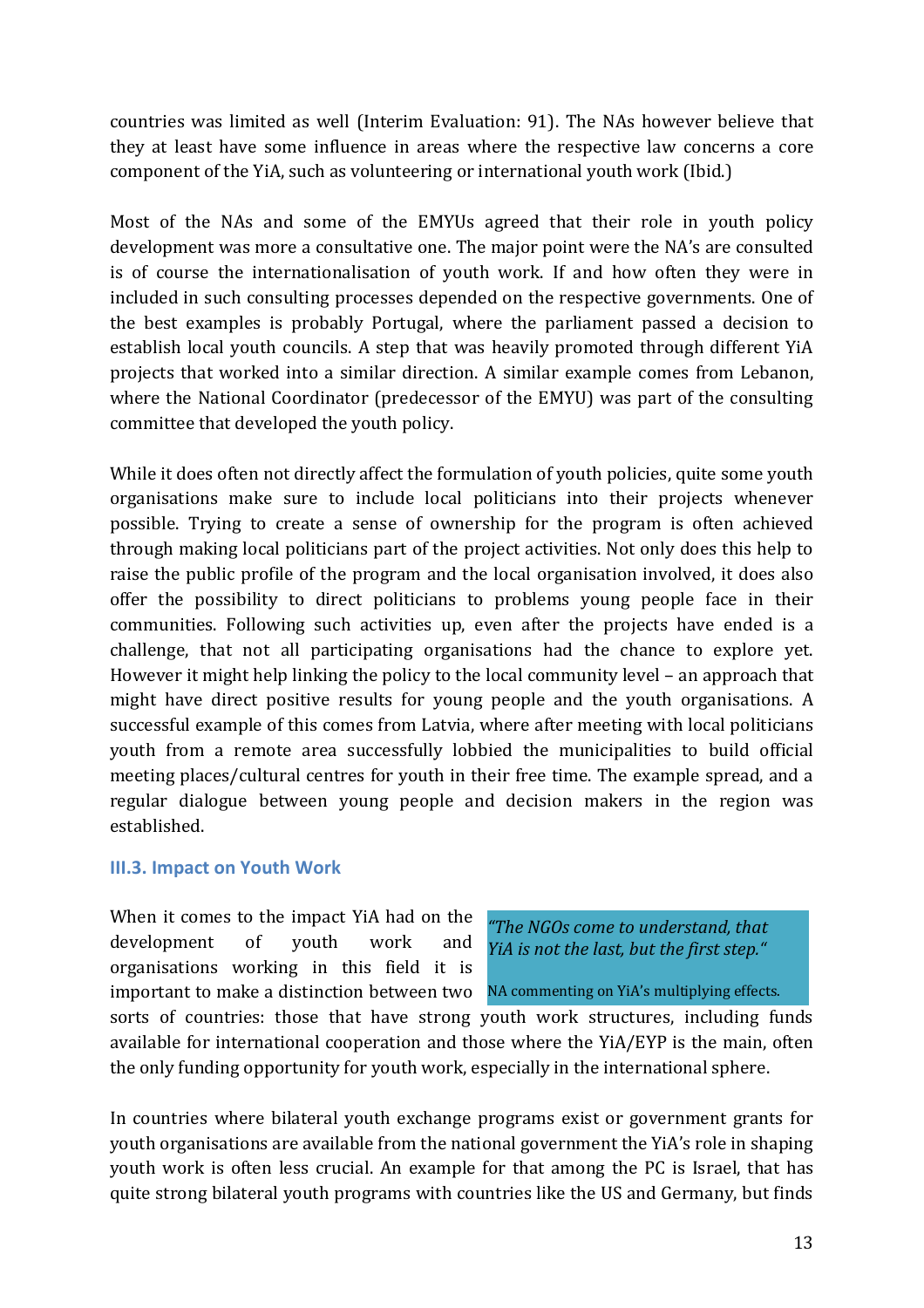it difficult due to political constraints to cooperate with some of the other TCs. However it has to be highlighted that even in countries with a good youth work infrastructure a professional education for youth workers is the exception rather than the norm. In a lot of countries there is no vocational or university education available to train youth workers following set standards. Often, interview partners reported that youth workers are volunteers who hold other jobs and only do youth work in their free time. In other countries those working with youth come from professions like teachers and then transition into the non-formal education system. In quite some of the TCs being a teacher or a social worker does not carry much professional status. This is the reason why highly qualified university graduates who work in youth NGOs are often not those who studied a relevant subject in university. All this results in a gap when it comes to methods of non-formal education (NFE).

The most important contribution that YiA has made to this field was to raise the issue of NFE on the agenda in the PCs and TCs. While some countries, especially on the EU side already have some experience with non-formal learning, quite some of the interview

*"We went blind by the mesmerising athmosphere, but we found a way through the forest. We had to cope with different obstacles: monsters, dragons, spider nets. But the most important obstacle was trust."*

Participants from a youth exchange on innovative training methods.

#### (Interim Evaluation: 86).

partners report a change in perceptions when it comes to the topic. It can be suspected that YiA through the size of its financial contribution alone has helped this change. 49% of youth workers questioned in the Interim Evaluation definitely agreed and another 44% somewhat agreed that participating in YiA has helped them to include NFE in their approaches to education

The importance of NFE is now more accepted, and often better frameworks exist to document and recognize the qualifications, which grow from NFE. It can be assumed that in countries that struggle to reform the formal education system so it can deliver the needed quality and quantity in school, vocational and university education; NFE is often more neglected than embraced. If this assumption holds true, the success that YiA has generated in the field of formal recognition of NFE is even more remarkable. Even while YiA evaluations still see room for improvement (SOURCE) when it comes to tools like the Youth Pass the contribution that it can make to formal NFE recognition should not be underestimated.

Some of the persons interviewed remarked that it is hard to trace the impact that YiA had on the development of youth work in their countries, as quite some actors are active in the field of youth work capacity building. In most of the TCs, which receive development assistance, actors such as UNICEF, Save the Children or other international NGOs and governmental agencies are active in this field. In some countries like Palestine, with a high presence of such donor organisations, the project grants from YiA are quite small compared to other grants the NGOs can get from external actors. This often reduces the interest of bigger NGOs to apply for such grants. This is the case, even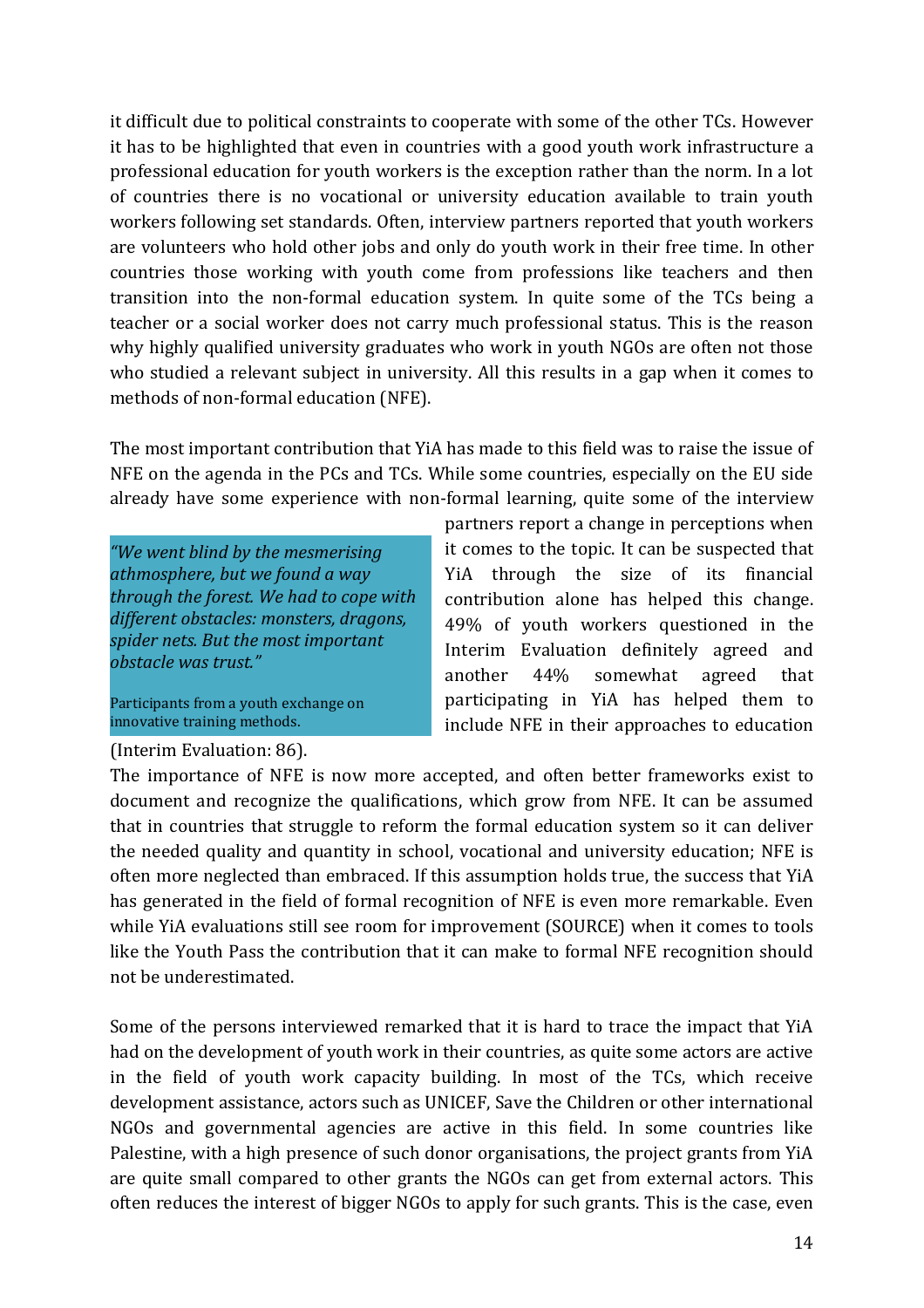while the Palestinian government(s) itself/themselves do(es) not command sufficient funds for a well equipped youth work. Such YiA grants are therefore often more interesting for new and smaller – and ideally youth-led organisations – who then use this money as a seed for further project activities.

When it comes to the quality of youth work, it is equally hard to trace an impact as such. However in the interim evaluation 85% of youth workers interviewed agreed that they are now, after taking part in YiA, better equipped to assure the quality of a youth project.

However one thing that almost all NAs and EMYUs agreed upon during their interviews was the impact on heightened capacity among beneficiary organisations when it comes to administering projects. This first and foremost applies to understanding and mastering the regulations of YiA itself. But it can be assumed that these advanced project management skills also have a positive effect for these organisations in regard to all other sorts of projects. One NA remarked that the awareness among NGOs that projects required proper planning and a developed time management were positive side effects. In the interim evaluation 42% of respondents confirmed this view (Interim Evaluation: 80).

There is enough evidence to report that YiA activities encouraged young people both in PCs and TCs to found their own organisations, which often concentrate on international youth work. It could not be traced how successful these organisations have become in the long run, but quite some exist for several years and some with time extend their focus beyond YiA activities.

When it comes to the development of youth work methods, the biggest impact is probably in youth participation. As YiA requires since a few years that young people themselves are involved in all stages of the project – i.e. not

*"Taking part in the project has changed the way I look at the world."*

Tunisian participant in a training course, who became a youth trainer afterwards.

only in the implementation, but also in the planning and evaluation phase – awareness of putting the target group in the centre of the projects has spread. Organisations remark that it is not always easy to realize this goal, and not always do young people have an equal say in project decisions. But the awareness that young people have a right to participate in decision making processes at least in the projects has significantly risen, all interview partners reported. This is especially remarkable in those countries, which have overwhelmingly gerontocratic structures.

Interview partners could not agree what impact YiA had on the development of new methods in youth work beyond the participatory element. In some of the countries NAs, EMYUs and NGOs reported that they use more interactive methods today than a few years ago. Methods that participants experience abroad or in SALTO courses are often taken back to their own organisations.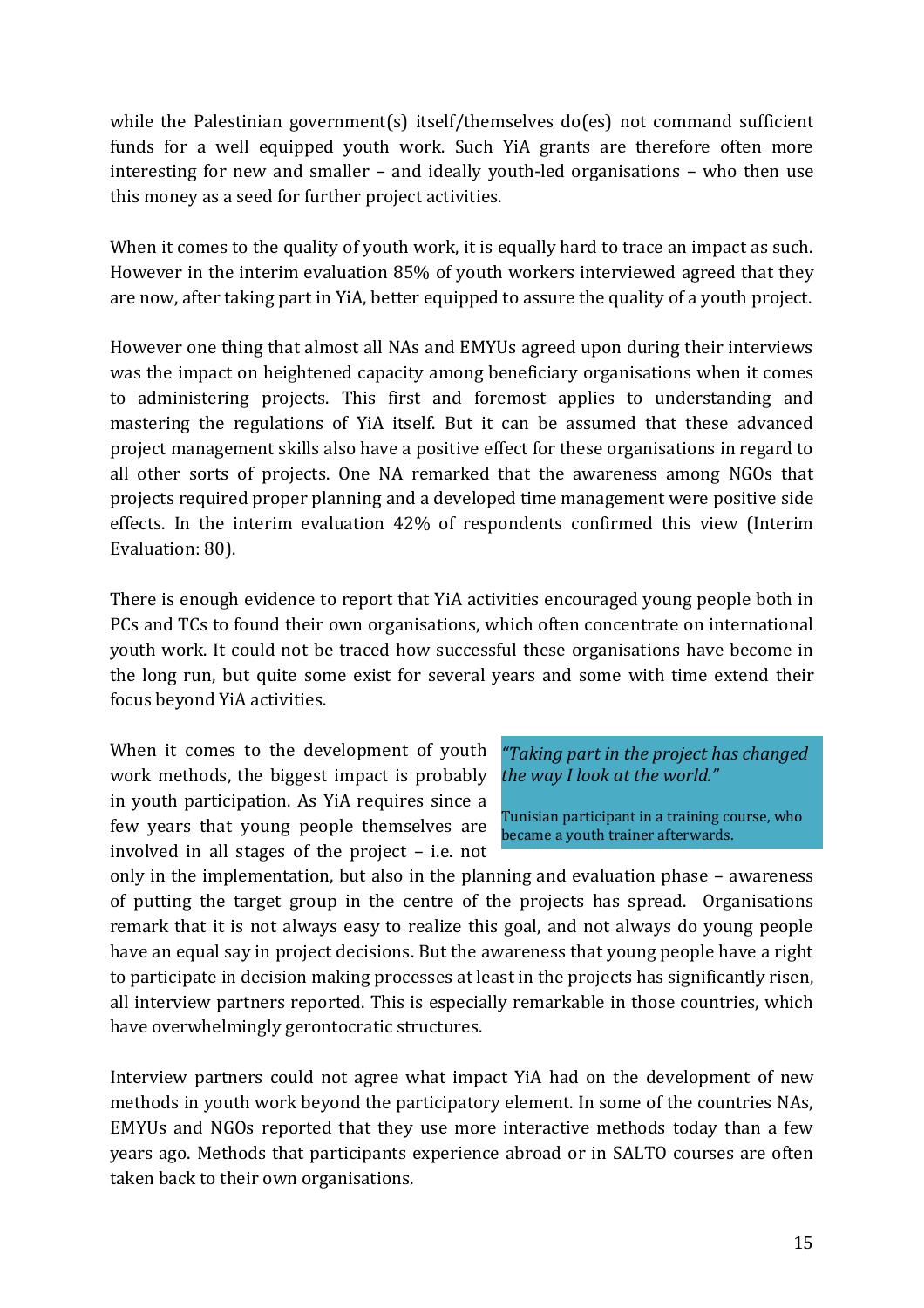### **III.4. Impact on Local Communities**

One major issue that has been highlighted by previous evaluations (Interim Evaluation: 88-89) as well as by some of the actors interviewed is the challenge to make the program more inclusive in regard to the target groups. Including participants with fewer opportunities is a stated aim of both programs.

Evaluation reports note the fact that progress has been made in this regard in the last years, however it still remains an issue. This especially applies to the EVS (30% of the projects included participants with lesser opportunities), to a much lesser extent to youth exchanges (82%) (Ibid.). This is especially true for some of the TCs (Evaluation of TC Cooperation: 32). 30% of Action 3 projects include youth with lesser opportunities (Ibid.)

It can be assumed that the reason for that is threefold and that all 3 points are interconnected: In most of the TCs economic disparities exist and reach a much higher level than in most of the PCs. Connected to the socio-economic gap is also the language problem and the third reason is a much deeper urban-rural divide than in most of the PCs, where these problems exist as well.

*"What you taught me here, has changed my life."*

Italian EVS volunteer after staying 10 months in Poland, adressing the trainer from his sending organisation who prepared him.

Also political reasons might add to these problems. A striking example for this is Tunesia. After the uprisings of 2010/11 overthrew the old political order, the democratisation process also started to affect the local EMYU. It is the belief of the EMYU

that the program was used by the previous regime as one of many tools to stabilize its reign. In the interview the new EMYU stated that access to the program was often not granted on the base of merit, but depending on political loyalties or personal connections. While it is hard to verify this, it should not come as a surprise that autocratic regimes often view young people as a potential for turmoil that has to be contained (possibly also through incentives) rather than as a group that should be encouraged to become more active. Given the existing economic disparities listed above the chances are, that those who had the necessary socio-economic background that would make it easier for them to participate in YiA hailed from existing elites anyway.

However, even if such factors as listed above would not exist, the problem would remain that by the nature of the YiA and even more that of the EYP, the number of direct beneficiaries will always remain limited (esp. in comparison to the large percentage of young people in the overall population in some countries). The added impact that YiA can have on local communities from where the participants originate or where the projects take place is therefore quite interesting.

Almost all interview partners highlighted the impact on the local level as the one point easiest to prove compared to the two other factors, influence on youth work and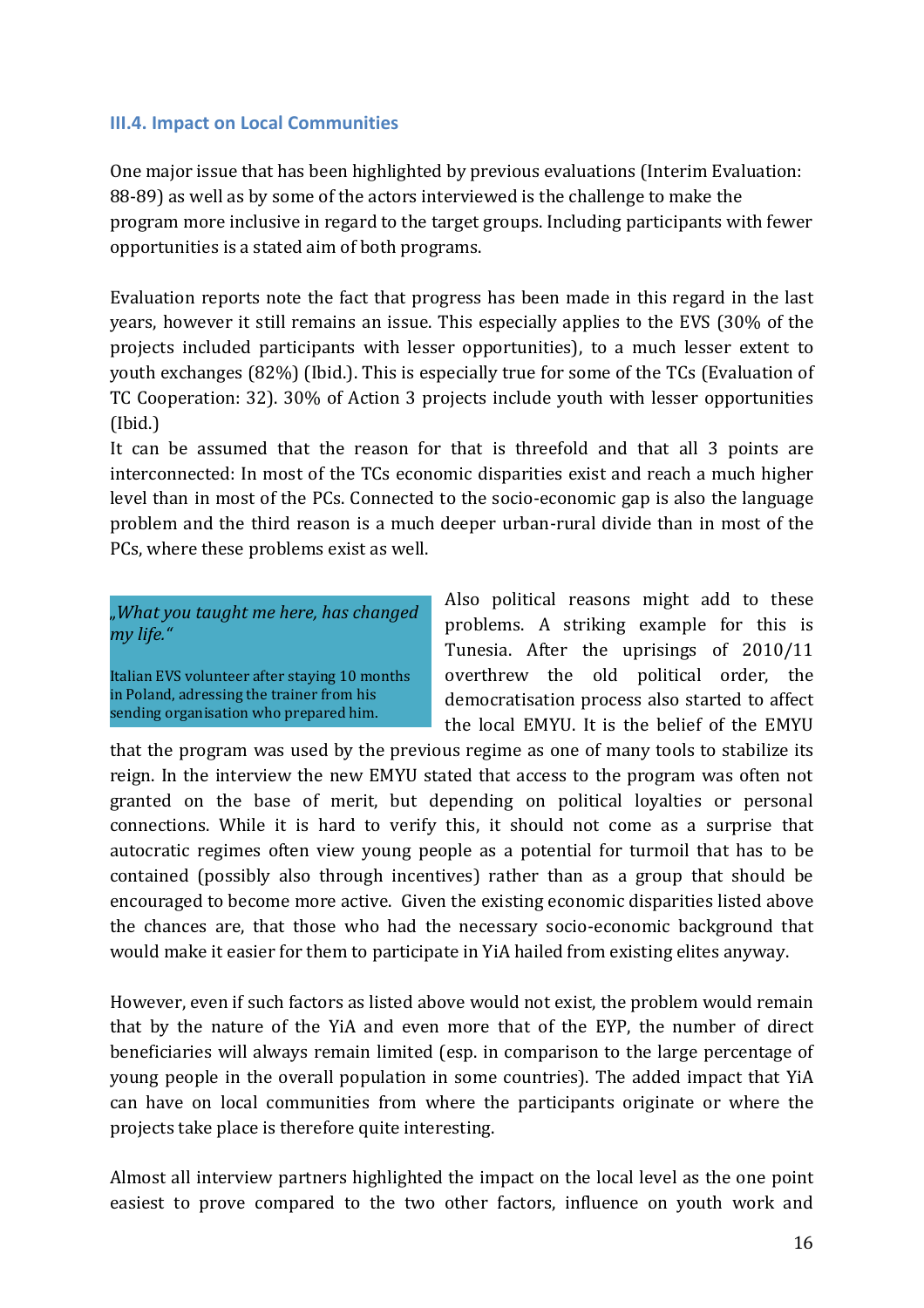influence on youth policies. For the PCs YiA includes a variety of actions that aim directly at the local level (such as Youth Democracy Projects). While these are not available in the TCs, quite some NGOs and EMYUs have now started to make the willingness to become active locally after the end of a project a necessary prerequisite for participation. This especially applies to participants who join support measures. The need to share the knowledge gained with other people in their own NGOs at least helps to multiply the knowledge.

EMYUs such as the one in Jordan have started to target young people and NGOs in local communities much stronger as before. And interview partners state that it is often in these rural communities that the impact is the strongest. Youth there who are often faced with much less opportunities and free time activities often embrace the chances offered by YiA.

One aspect to measure such local interest is of course the prominence youth issues receive in the media and the public interest in general. The media work in which EMYUs

and NAs invest the most are the public announcements of grants and tenders available through the project. While all interview partners found it hard to judge, if YiA as such had helped to create a bigger public and political interest in the challenges

| "It was not something that you can<br>have by paying, it was a unique and<br>fascinating learning opportunity." |
|-----------------------------------------------------------------------------------------------------------------|
| Participant after a training course.                                                                            |

facing young people in general, they all noted that media would regularly cover particular project activities.

The public interest (for example through local media) often develops much stronger during the runtime of a project in a rural area compared to those in more urban communities where news about a project would have to compete with other national news. In small communities not only become the communities' inhabitants much faster aware of projects, but also local politicians are often easier to approach than national political personalities.

But even, when the project planning did not include the aim to have a local impact, there can always be non-intentional effects. One is for sure – and again this applies stronger in more remote and smaller locations – the intercultural factor. A French NGO, located in a rural area, highlighted their exchanges with partners from the southern Mediterranean. They said that just the fact that people in this village had the chance to meet people from Arab countries for the first time in person had an impact on their attitude. An Israeli NGO interviewed highlighted a similar effect when it came to a project cooperation that involved both the Palestinian '48 minority in Israel and youth from the Jewish majority population. While in the latter case these groups theoretically have the possibility to meet on a regular basis, as they live in the same country and often not far apart, the project activities brought them together. For Israeli youth work YiA holds another important dimension; the possibility to meet youth from the region, that is normally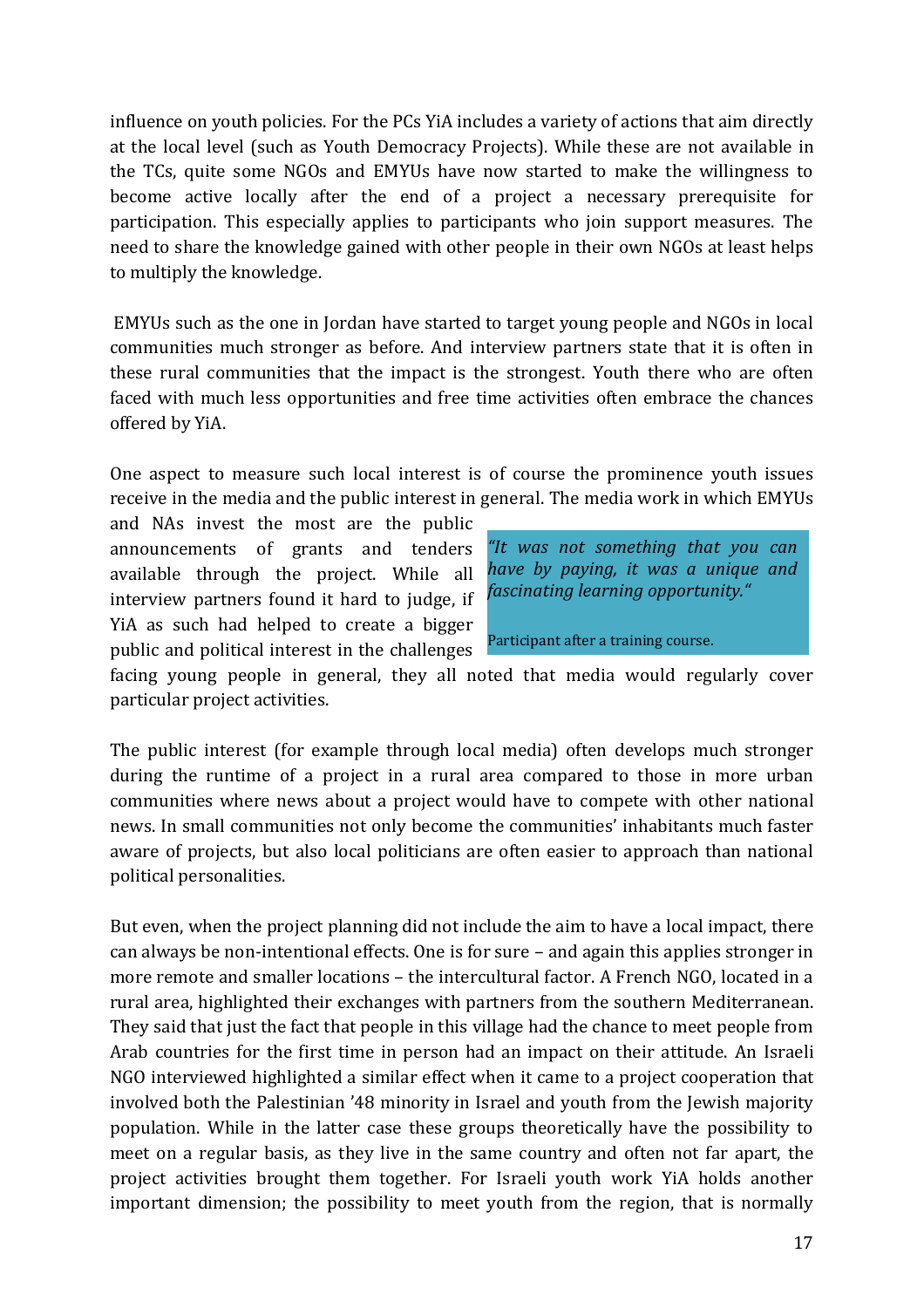blocked in bilateral programs, but a necessary condition under YiA. This again points to the finding, that for countries with a more developed youth work infrastructure (and better socio-economic indicators) the intercultural aspect is the most important impact, while for other countries that lack these conditions, other effects such as raising employability stand in the centre of interest.

So far the YiA, esp. under Action 3 aims mostly on the individual. Young participants have the chance to broaden their horizons or their skills, raising their chances to

*"The most interesting part was that we encouraged ourselves to tell our stories in English."*

Participant in a youth exchange on story telling.

employment. Better language skills are the most prominent example. Especially those who take part in an EVS often base their decisions on what university studies to take or which vocational training to pursue on the experiences they made during their EVS. It is

therefore not surprisingly, that interview partners firstly think of such positive effects for the individuals when asked for sustainable impact. Nearly 60% of participants in YiA projects agreed and 21% strongly agree that their participation has also helped their chances to get employed (Interim Evaluation: 81 et seqq.) and 40% stated that the participation actually helped them to get into their job (Ibid.).

Other effects named often concentrate directly on YiA. For example quite some former participants become active as trainers after participating in program activities for some time.

The other sort of non-intentional effect emerges when participants themselves decide to get active after a project. The most often cited activity in these cases is the founding of their own organisation that then pursues further activities in the YiA/EYP. 79% of respondents in an evaluation study reported that they since the end of their involvement in YiA they have taken part in another international or European imitative (Interim Evaluation: 92). But other more local examples exist as well. The Maltese NA for example cited a project that worked with juveniles. After the project activities had concluded – during which young people had complained about the quality of the prison food - the youth from this penitentiary raised money from the local community to build their own kitchen in the prison, trained in food preparation and are now cooking for themselves. With the learned cooking skills they are also able to market some of their cooked products to external customers in the community.

This is just one of many examples. Often young people use YiA grants to kickstart a project and after initial success repeat similar activities even without YiA funding. In the evaluation 73% of the participants questioned said that they would like to start their own enterprise or youth project in the future (Interim Evaluation: 79). But it should be highlighted that local impact has not been the main focus of YiA. Linking local engagement and change in an even stronger way with international activities is a challenge for the next years.